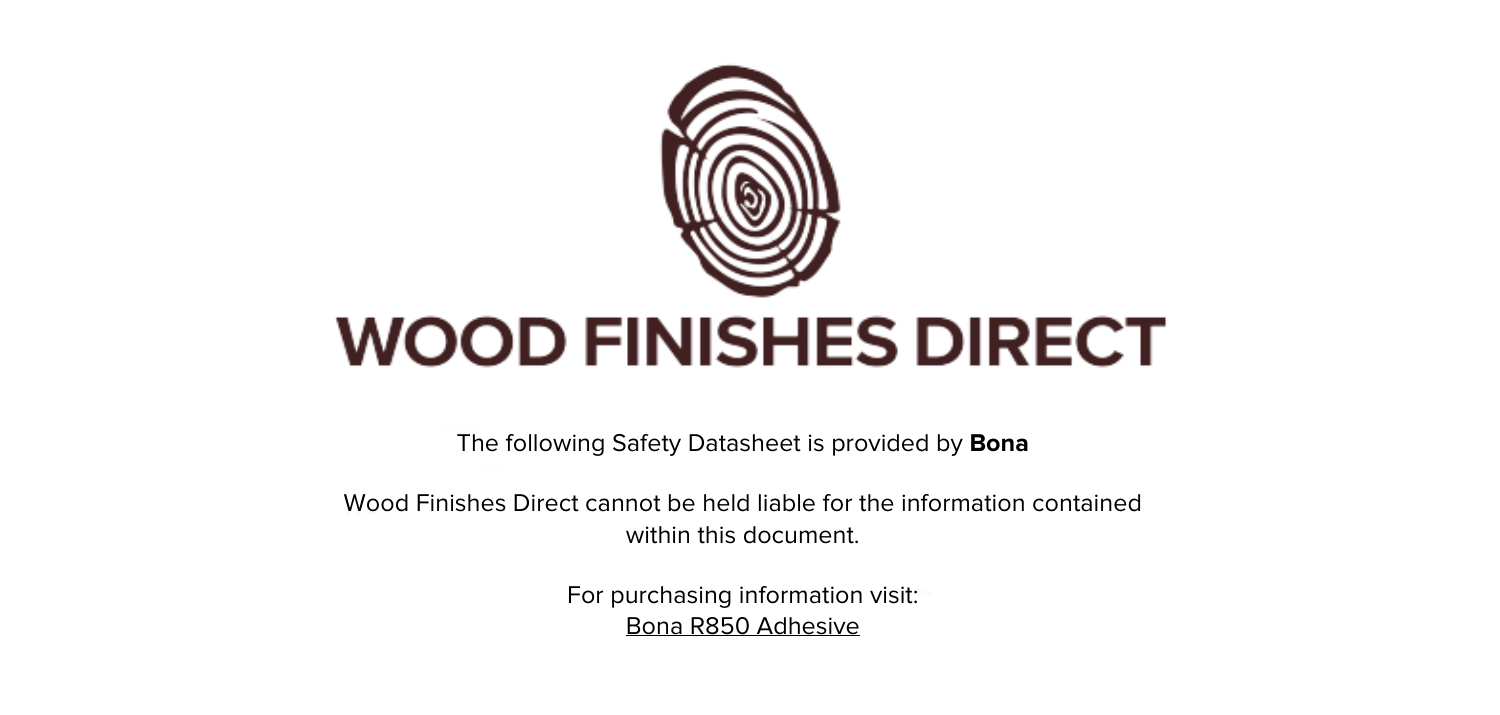# **SAFETY DATA SHEET**



**Bona R850, R850T** 

# SECTION 1: Identification of the substance/mixture and of the company/ undertaking

| <b>1.1 Product identifier</b>           |                    |
|-----------------------------------------|--------------------|
| <b>Product name</b>                     | : Bona R850, R850T |
| <b>Product code</b>                     | $:$ Not available. |
| <b>Product description</b>              | $:$ adhesive       |
| <b>Product type</b>                     | $:$ Liquid.        |
| <b>Other means of</b><br>identification | $:$ B317-V11       |

1.2 Relevant identified uses of the substance or mixture and uses advised against Not applicable.

### 1.3 Details of the supplier of the safety data sheet

**Bona GmbH** Postfach 1142 (Jahnstrasse 12) D-65549 Limburg **DEUTSCHLAND** Tel. 06431-4008-0

e-mail address of person : Environment@bona.com responsible for this SDS

### **National contact**

**Bona Limited** 6 Thornton Chase, Linford Wood Milton Keynes, MK14 6FD Phone 01908 525150

### 1.4 Emergency telephone number

| <b>National advisory body/Poison Centre</b> |                                   |  |  |  |
|---------------------------------------------|-----------------------------------|--|--|--|
| <b>Telephone number</b>                     | ÷                                 |  |  |  |
| <b>Supplier</b>                             |                                   |  |  |  |
| <b>Telephone number</b>                     | : 46(0)40385500                   |  |  |  |
| <b>Hours of operation</b>                   | $\therefore$ Office hours 8 - 16. |  |  |  |
| <b>Information limitations</b>              | : Information in English only!    |  |  |  |

# **SECTION 2: Hazards identification**

#### 2.1 Classification of the substance or mixture

: Mixture **Product definition** 

**Classification according to Regulation (EC) No. 1272/2008 [CLP/GHS]** Not classified.

The product is not classified as hazardous according to Regulation (EC) 1272/2008 as amended. **Classification according to Directive 1999/45/EC [DPD]** 

The product is not classified as dangerous according to Directive 1999/45/EC and its amendments.

**Classification** : Not classified.

See Section 16 for the full text of the R phrases or H statements declared above.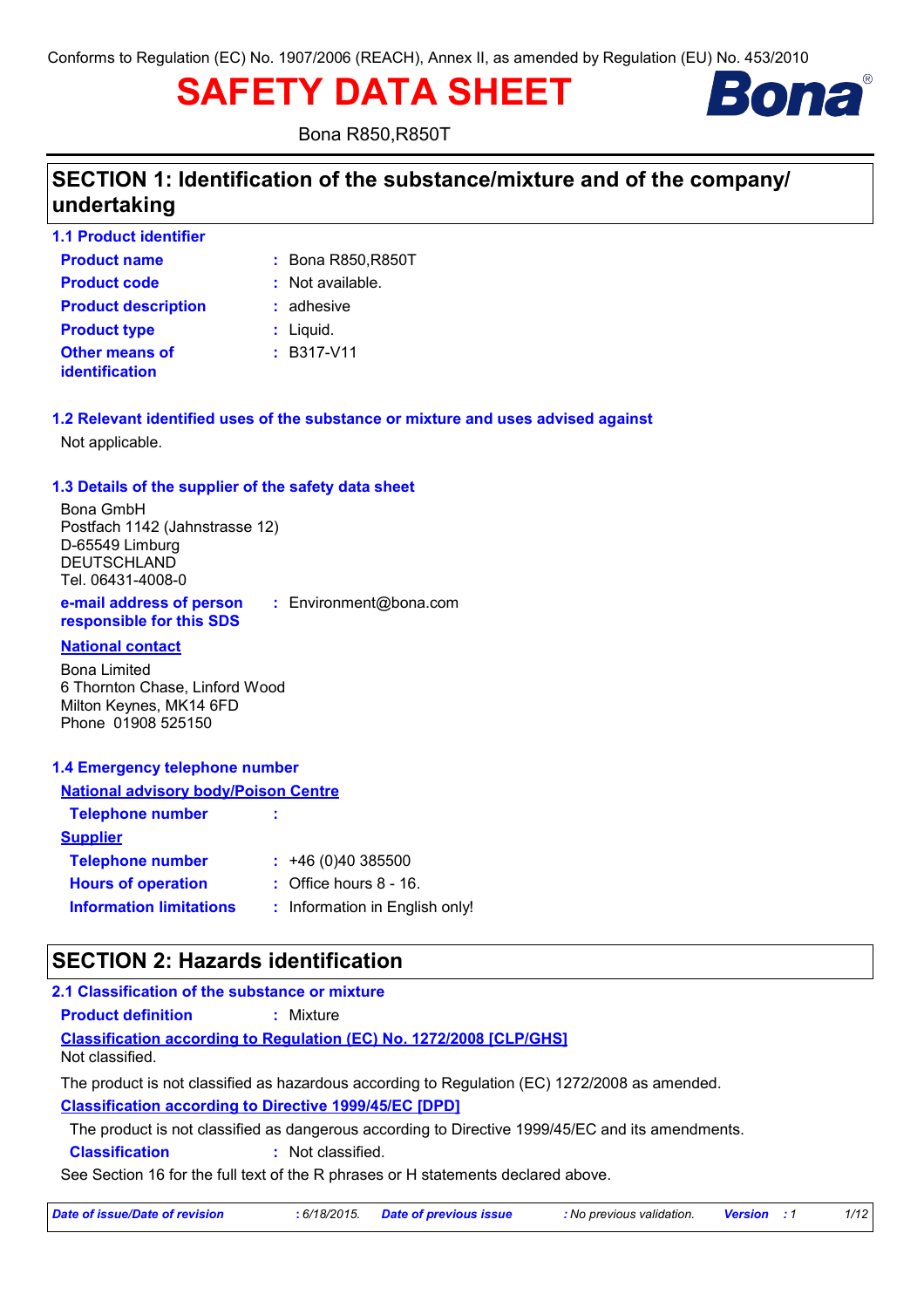### **SECTION 2: Hazards identification**

See Section 11 for more detailed information on health effects and symptoms.

| : No signal word.                                   |
|-----------------------------------------------------|
| : No known significant effects or critical hazards. |
|                                                     |
| : Not applicable.                                   |
| : Not applicable.                                   |
| : Not applicable.                                   |
| : Not applicable.                                   |
| : Safety data sheet available on request.           |
| : Not applicable.                                   |
| <b>Special packaging requirements</b>               |
| : Not applicable.                                   |
| <b>Tactile warning of danger : Not applicable.</b>  |
|                                                     |

#### 2.3 Other hazards

Other hazards which do : None known. not result in classification

# **SECTION 3: Composition/information on ingredients**

| <b>3.2 Mixtures</b>               | : Mixture                         |                |                                                                             |                                                                                 |             |
|-----------------------------------|-----------------------------------|----------------|-----------------------------------------------------------------------------|---------------------------------------------------------------------------------|-------------|
|                                   |                                   |                |                                                                             | <b>Classification</b>                                                           |             |
| <b>Product/ingredient</b><br>name | <b>Identifiers</b>                | $\frac{9}{6}$  | 67/548/EEC                                                                  | <b>Regulation (EC) No.</b><br>1272/2008 [CLP]                                   | <b>Type</b> |
| Limestone                         | EC: 215-279-6<br>CAS: 1317-65-3   | $>50-$<br>< 75 | Not classified.                                                             | Not classified.                                                                 | $[2]$       |
| trimethoxyvinylsilane             | $EC: 220-449-8$<br>CAS: 2768-02-7 | $\geq 1 - 3$   | IR10.<br>Xn: R20                                                            | Flam. Liq. 2, H225<br>Acute Tox. 4, H332                                        | $[1]$       |
|                                   |                                   |                | See Section 16 for<br>the full text of the R-<br>phrases declared<br>above. | See Section 16 for the<br>l full text of the H<br>statements declared<br>above. |             |

There are no additional ingredients present which, within the current knowledge of the supplier and in the concentrations applicable, are classified as hazardous to health or the environment, are PBTs, vPvBs or Substances of equivalent concern, or have been assigned a workplace exposure limit and hence require reporting in this section. **Type**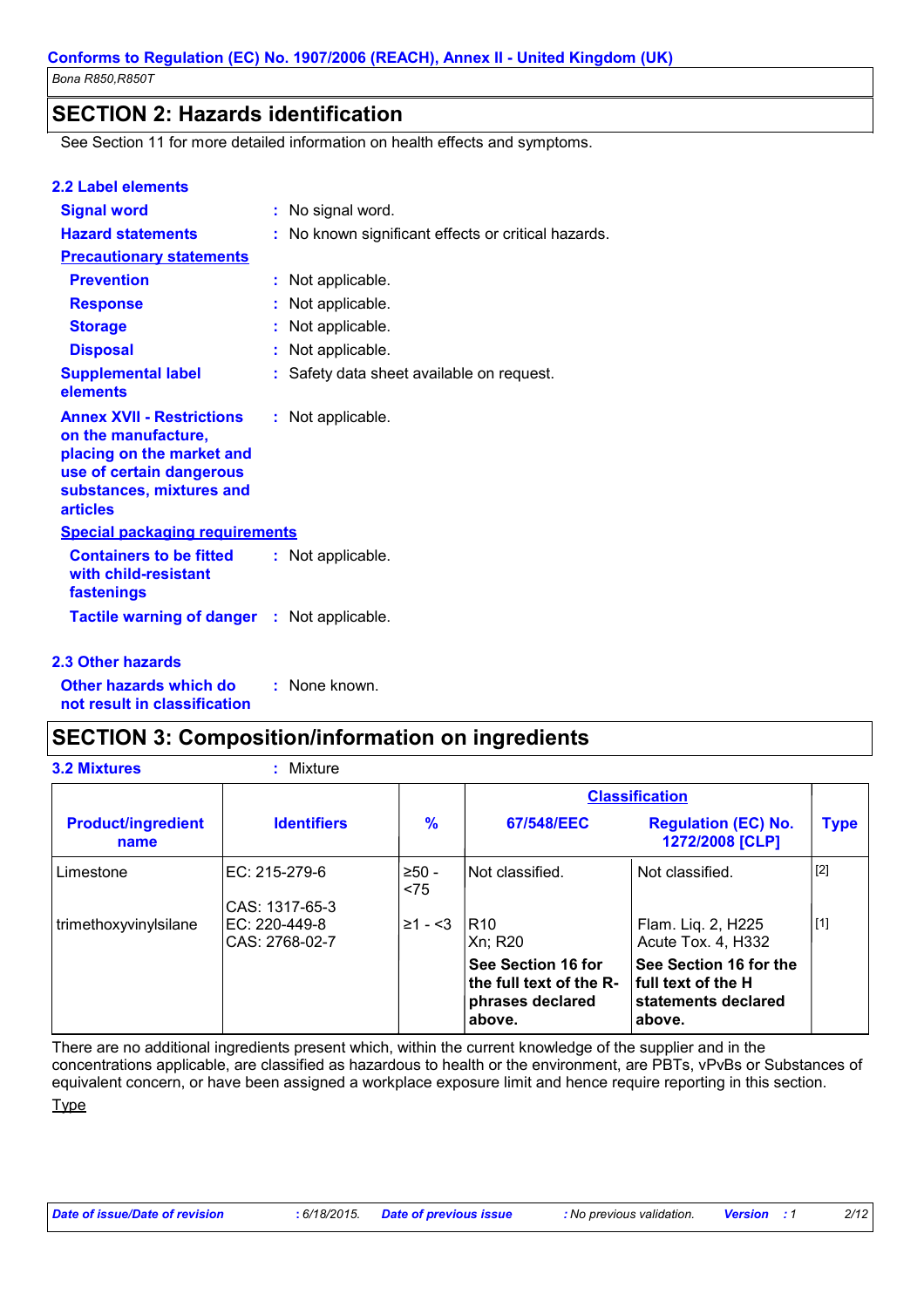Bona R850, R850T

# **SECTION 3: Composition/information on ingredients**

[1] Substance classified with a health or environmental hazard

[2] Substance with a workplace exposure limit

[3] Substance meets the criteria for PBT according to Regulation (EC) No. 1907/2006, Annex XIII

[4] Substance meets the criteria for vPvB according to Regulation (EC) No. 1907/2006, Annex XIII

[5] Substance of equivalent concern

Occupational exposure limits, if available, are listed in Section 8.

### **SECTION 4: First aid measures**

| <b>4.1 Description of first aid measures</b> |                                                                                                                                                                                                             |
|----------------------------------------------|-------------------------------------------------------------------------------------------------------------------------------------------------------------------------------------------------------------|
| <b>General</b>                               | : In all cases of doubt, or when symptoms persist, seek medical attention. Never give<br>anything by mouth to an unconscious person. If unconscious, place in recovery<br>position and seek medical advice. |
| <b>Eye contact</b>                           | : Check for and remove any contact lenses. Immediately flush eyes with running<br>water for at least 15 minutes, keeping eyelids open. Seek immediate medical<br>attention.                                 |
| <b>Inhalation</b>                            | : Remove to fresh air. Keep person warm and at rest. If not breathing, if breathing is<br>irregular or if respiratory arrest occurs, provide artificial respiration or oxygen by<br>trained personnel.      |
| <b>Skin contact</b>                          | : Remove contaminated clothing and shoes. Wash skin thoroughly with soap and<br>water or use recognised skin cleanser. Do NOT use solvents or thinners.                                                     |
| <b>Ingestion</b>                             | : If swallowed, seek medical advice immediately and show the container or label.<br>Keep person warm and at rest. Do NOT induce vomiting.                                                                   |
| <b>Protection of first-aiders</b>            | : No action shall be taken involving any personal risk or without suitable training.                                                                                                                        |

### 4.2 Most important symptoms and effects, both acute and delayed

There are no data available on the mixture itself. The mixture is not classified as dangerous according to Directive 1999/45/EC and its amendments.

Repeated or prolonged contact with the mixture may cause removal of natural fat from the skin, resulting in nonallergic contact dermatitis and absorption through the skin.

If splashed in the eyes, the liquid may cause irritation and reversible damage.

This takes into account, where known, delayed and immediate effects and also chronic effects of components from short-term and long-term exposure by oral, inhalation and dermal routes of exposure and eye contact.

### 4.3 Indication of any immediate medical attention and special treatment needed

| <b>Notes to physician</b>  | : Treat symptomatically. Contact poison treatment specialist immediately if large |
|----------------------------|-----------------------------------------------------------------------------------|
|                            | quantities have been ingested or inhaled.                                         |
| <b>Specific treatments</b> | : No specific treatment.                                                          |

See toxicological information (Section 11)

### **SECTION 5: Firefighting measures**

| 5.1 Extinguishing media                |                                                                      |
|----------------------------------------|----------------------------------------------------------------------|
| <b>Suitable extinguishing</b><br>media | : Recommended: alcohol-resistant foam, $CO2$ , powders, water spray. |
| Unsuitable extinguishing<br>media      | : Do not use water jet.                                              |

#### 5.2 Special hazards arising from the substance or mixture

| <b>Hazards from the</b> | : Fire will produce dense black smoke. Exposure to decomposition products may |
|-------------------------|-------------------------------------------------------------------------------|
| substance or mixture    | cause a health hazard.                                                        |

| Date of issue/Date of revision | : 6/18/2015. Date of previous issue | No previous validation. <b>Version</b> : 1 | 3/12 |
|--------------------------------|-------------------------------------|--------------------------------------------|------|
|                                |                                     |                                            |      |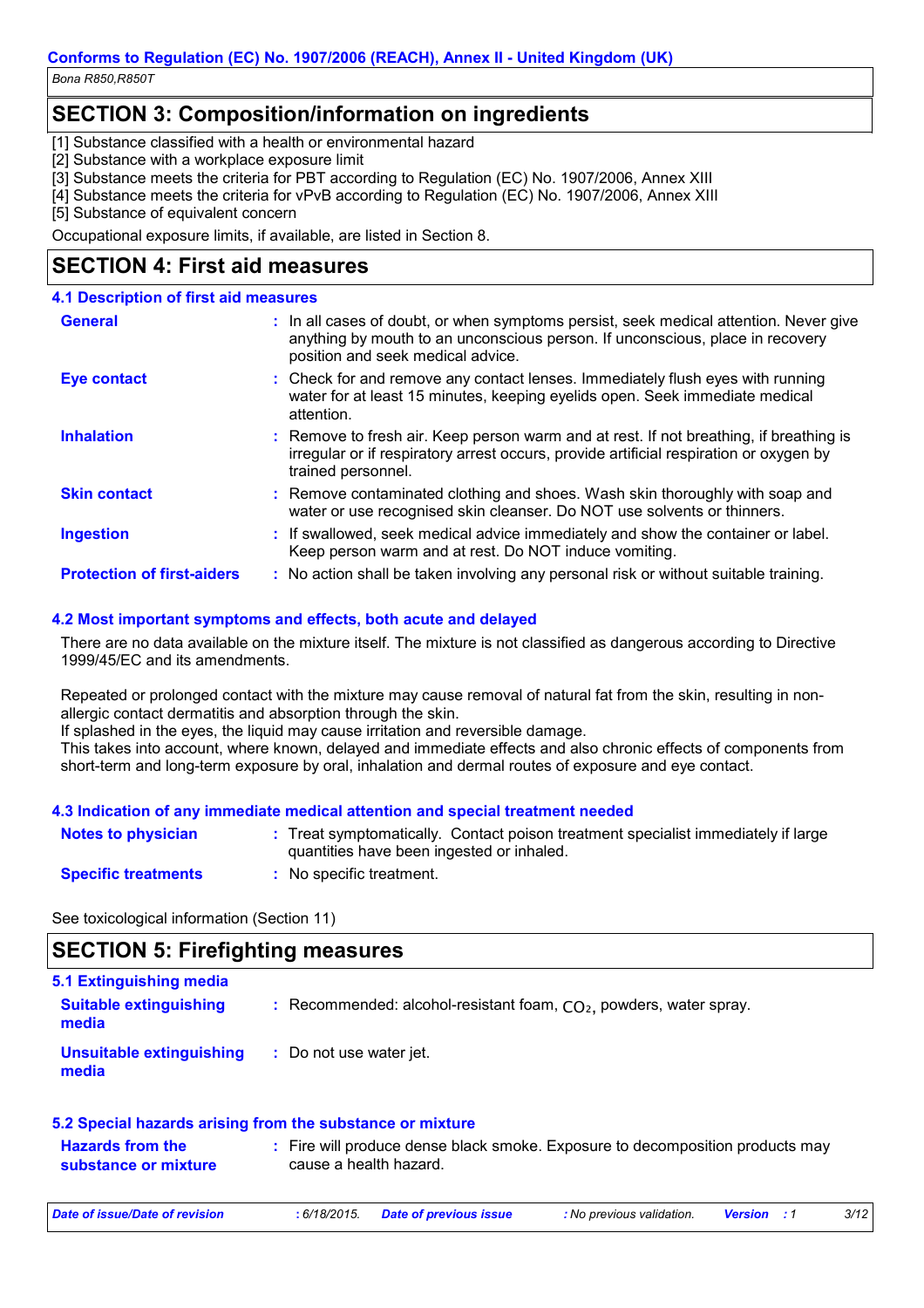Bona R850, R850T

### **SECTION 5: Firefighting measures**

| <b>Hazardous thermal</b><br>decomposition products       | : Decomposition products may include the following materials: carbon monoxide,<br>carbon dioxide, smoke, oxides of nitrogen. |
|----------------------------------------------------------|------------------------------------------------------------------------------------------------------------------------------|
| <b>5.3 Advice for firefighters</b>                       |                                                                                                                              |
| <b>Special protective actions</b><br>for fire-fighters   | : Cool closed containers exposed to fire with water. Do not release runoff from fire to<br>drains or watercourses.           |
| <b>Special protective</b><br>equipment for fire-fighters | : Appropriate breathing apparatus may be required.                                                                           |

# **SECTION 6: Accidental release measures**

|                                                                | 6.1 Personal precautions, protective equipment and emergency procedures                                                                                                                                                                                                            |
|----------------------------------------------------------------|------------------------------------------------------------------------------------------------------------------------------------------------------------------------------------------------------------------------------------------------------------------------------------|
| For non-emergency<br>personnel                                 | : Avoid breathing vapour or mist. Refer to protective measures listed in sections 7<br>and $8.$                                                                                                                                                                                    |
|                                                                | For emergency responders : If specialised clothing is required to deal with the spillage, take note of any<br>information in Section 8 on suitable and unsuitable materials. See also the<br>information in "For non-emergency personnel".                                         |
| <b>6.2 Environmental</b><br><b>precautions</b>                 | : Do not allow to enter drains or watercourses. If the product contaminates lakes,<br>rivers, or sewers, inform the appropriate authorities in accordance with local<br>regulations.                                                                                               |
| 6.3 Methods and material<br>for containment and<br>cleaning up | : Contain and collect spillage with non-combustible, absorbent material e.g. sand,<br>earth, vermiculite or diatomaceous earth and place in container for disposal<br>according to local regulations (see Section 13). Preferably clean with a detergent.<br>Avoid using solvents. |
| <b>6.4 Reference to other</b><br><b>sections</b>               | : See Section 1 for emergency contact information.<br>See Section 8 for information on appropriate personal protective equipment.<br>See Section 13 for additional waste treatment information.                                                                                    |

# **SECTION 7: Handling and storage**

The information in this section contains generic advice and quidance. The list of Identified Uses in Section 1 should be consulted for any available use-specific information provided in the Exposure Scenario(s).

| <b>7.1 Precautions for safe</b><br>handling | : Avoid contact with skin and eyes. Avoid inhalation of vapour, spray or mist.<br>Eating, drinking and smoking should be prohibited in areas where this material is |
|---------------------------------------------|---------------------------------------------------------------------------------------------------------------------------------------------------------------------|
|                                             | handled, stored and processed.                                                                                                                                      |
|                                             | Put on appropriate personal protective equipment (see Section 8).                                                                                                   |
|                                             | Never use pressure to empty. Container is not a pressure vessel.                                                                                                    |
|                                             | Always keep in containers made from the same material as the original one.                                                                                          |
|                                             | Comply with the health and safety at work laws.                                                                                                                     |
|                                             | Do not allow to enter drains or watercourses.                                                                                                                       |

### 7.2 Conditions for safe storage, including any incompatibilities

Store in accordance with local regulations.

Notes on joint storage

Keep away from: oxidising agents, strong alkalis, strong acids.

### Additional information on storage conditions

Observe label precautions. Store in a dry, cool and well-ventilated area. Keep away from heat and direct sunlight. Keep container tightly closed.

No smoking. Prevent unauthorised access. Containers that have been opened must be carefully resealed and kept upright to prevent leakage.

### **Seveso II Directive - Reporting thresholds (in tonnes)**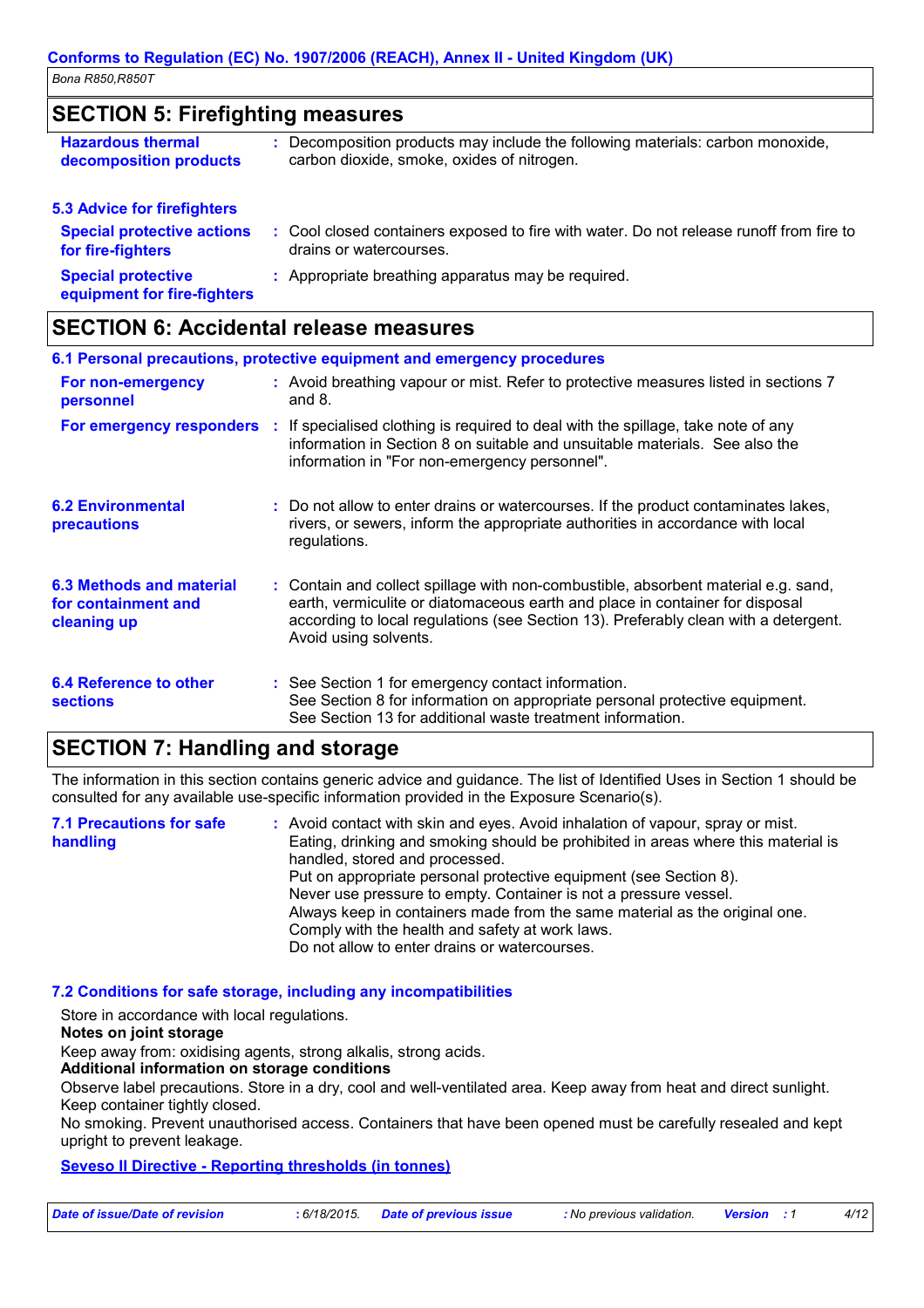Bona R850, R850T

# **SECTION 7: Handling and storage**

| <b>Named substances</b> |           |                                               |  |  |
|-------------------------|-----------|-----------------------------------------------|--|--|
| <b>Name</b>             | threshold | Notification and MAPP Safety report threshold |  |  |
| Imethanol               | 500       | 5000                                          |  |  |

### 7.3 Specific end use(s)

- **Recommendations**
- : Not available. : Not available.

**Industrial sector specific solutions** 

# **SECTION 8: Exposure controls/personal protection**

The information in this section contains generic advice and guidance. Information is provided based on typical anticipated uses of the product. Additional measures might be required for bulk handling or other uses that could significantly increase worker exposure or environmental releases.

### **8.1 Control parameters**

### **Occupational exposure limits**

| <b>Product/ingredient name</b>              |           | <b>Exposure limit values</b>                                                                                                                                         |                                                                                                                                                                                                                                                                                                                                                                                                                                                                                                                                                                                                                                                                                                                                                                                                                                                                                                                                                                                                                       |  |  |  |
|---------------------------------------------|-----------|----------------------------------------------------------------------------------------------------------------------------------------------------------------------|-----------------------------------------------------------------------------------------------------------------------------------------------------------------------------------------------------------------------------------------------------------------------------------------------------------------------------------------------------------------------------------------------------------------------------------------------------------------------------------------------------------------------------------------------------------------------------------------------------------------------------------------------------------------------------------------------------------------------------------------------------------------------------------------------------------------------------------------------------------------------------------------------------------------------------------------------------------------------------------------------------------------------|--|--|--|
| Limestone                                   |           | EH40/2005 WELs (United Kingdom (UK), 12/2011).<br>TWA: 10 mg/m <sup>3</sup> 8 hours. Form: inhalable dust<br>TWA: 4 mg/m <sup>3</sup> 8 hours. Form: respirable dust |                                                                                                                                                                                                                                                                                                                                                                                                                                                                                                                                                                                                                                                                                                                                                                                                                                                                                                                                                                                                                       |  |  |  |
| <b>Recommended monitoring</b><br>procedures | required. |                                                                                                                                                                      | : If this product contains ingredients with exposure limits, personal, workplace<br>atmosphere or biological monitoring may be required to determine the effectiveness<br>of the ventilation or other control measures and/or the necessity to use respiratory<br>protective equipment. Reference should be made to monitoring standards, such as<br>the following: European Standard EN 689 (Workplace atmospheres - Guidance for<br>the assessment of exposure by inhalation to chemical agents for comparison with<br>limit values and measurement strategy) European Standard EN 14042 (Workplace<br>atmospheres - Guide for the application and use of procedures for the assessment<br>of exposure to chemical and biological agents) European Standard EN 482<br>(Workplace atmospheres - General requirements for the performance of procedures<br>for the measurement of chemical agents) Reference to national guidance<br>documents for methods for the determination of hazardous substances will also be |  |  |  |
| <b>DNELS/DMELS</b>                          |           |                                                                                                                                                                      |                                                                                                                                                                                                                                                                                                                                                                                                                                                                                                                                                                                                                                                                                                                                                                                                                                                                                                                                                                                                                       |  |  |  |
| No DNELs/DMELs available.                   |           |                                                                                                                                                                      |                                                                                                                                                                                                                                                                                                                                                                                                                                                                                                                                                                                                                                                                                                                                                                                                                                                                                                                                                                                                                       |  |  |  |
| <b>PNECs</b>                                |           |                                                                                                                                                                      |                                                                                                                                                                                                                                                                                                                                                                                                                                                                                                                                                                                                                                                                                                                                                                                                                                                                                                                                                                                                                       |  |  |  |
| No PNECs available                          |           |                                                                                                                                                                      |                                                                                                                                                                                                                                                                                                                                                                                                                                                                                                                                                                                                                                                                                                                                                                                                                                                                                                                                                                                                                       |  |  |  |
| <b>8.2 Exposure controls</b>                |           |                                                                                                                                                                      |                                                                                                                                                                                                                                                                                                                                                                                                                                                                                                                                                                                                                                                                                                                                                                                                                                                                                                                                                                                                                       |  |  |  |
| <b>Appropriate engineering</b><br>controls  |           |                                                                                                                                                                      | : Provide adequate ventilation. Where reasonably practicable, this should be<br>achieved by the use of local exhaust ventilation and good general extraction. If<br>these are not sufficient to maintain concentrations of particulates and solvent<br>vapours below the OEL, suitable respiratory protection must be worn.                                                                                                                                                                                                                                                                                                                                                                                                                                                                                                                                                                                                                                                                                           |  |  |  |
| <b>Individual protection measures</b>       |           |                                                                                                                                                                      |                                                                                                                                                                                                                                                                                                                                                                                                                                                                                                                                                                                                                                                                                                                                                                                                                                                                                                                                                                                                                       |  |  |  |
| <b>Hygiene measures</b>                     |           | safety showers are close to the workstation location.                                                                                                                | : Wash hands, forearms and face thoroughly after handling chemical products, before<br>eating, smoking and using the lavatory and at the end of the working period.<br>Appropriate techniques should be used to remove potentially contaminated clothing.<br>Wash contaminated clothing before reusing. Ensure that eyewash stations and                                                                                                                                                                                                                                                                                                                                                                                                                                                                                                                                                                                                                                                                              |  |  |  |
| <b>Eye/face protection</b>                  |           |                                                                                                                                                                      | : Use safety eyewear designed to protect against splash of liquids.                                                                                                                                                                                                                                                                                                                                                                                                                                                                                                                                                                                                                                                                                                                                                                                                                                                                                                                                                   |  |  |  |
|                                             |           |                                                                                                                                                                      |                                                                                                                                                                                                                                                                                                                                                                                                                                                                                                                                                                                                                                                                                                                                                                                                                                                                                                                                                                                                                       |  |  |  |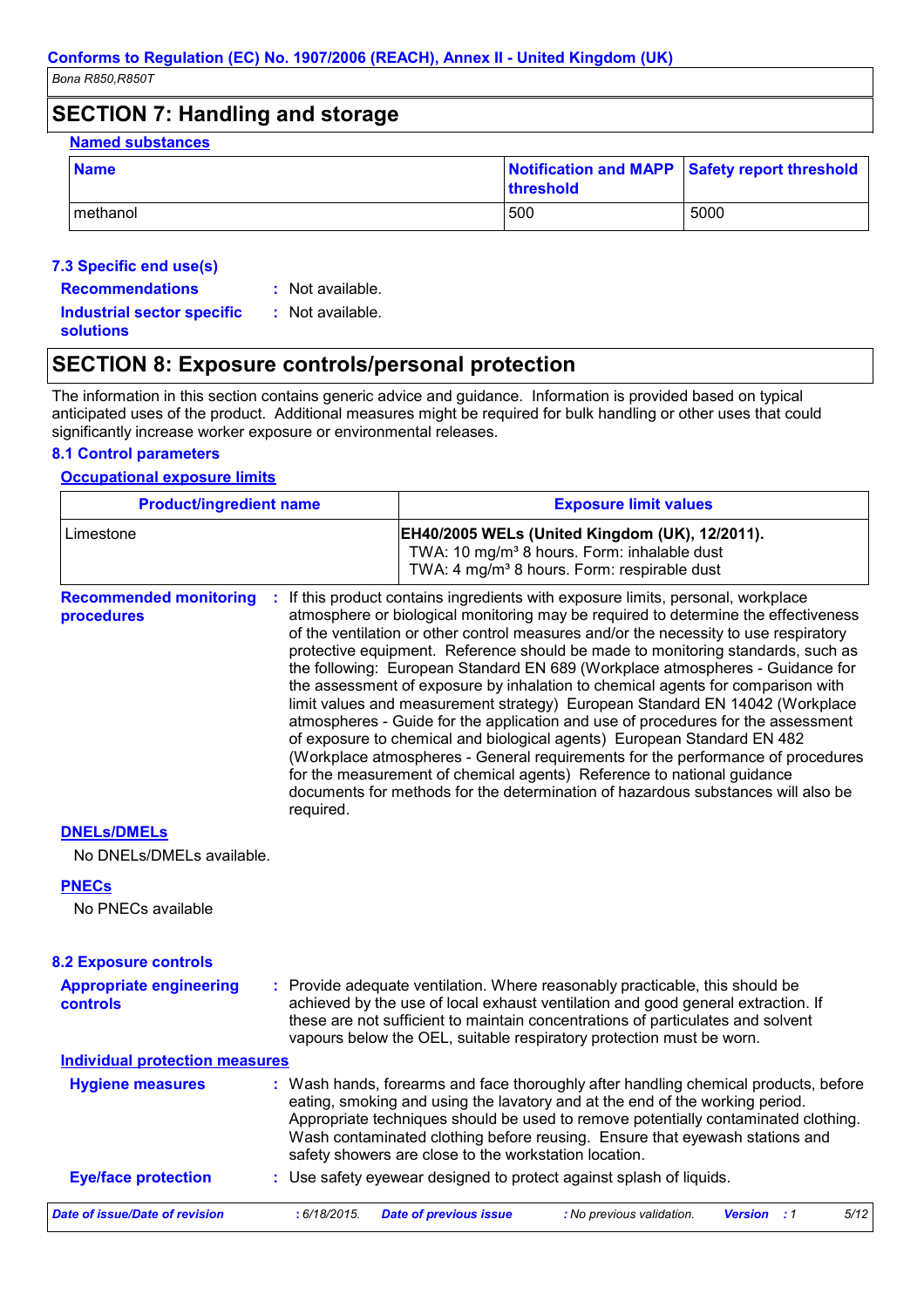### **SECTION 8: Exposure controls/personal protection**

#### **Skin protection**

#### **Hand protection**

There is no one glove material or combination of materials that will give unlimited resistance to any individual or combination of chemicals.

The breakthrough time must be greater than the end use time of the product.

The instructions and information provided by the glove manufacturer on use, storage, maintenance and replacement must be followed.

Gloves should be replaced regularly and if there is any sign of damage to the glove material.

Always ensure that gloves are free from defects and that they are stored and used correctly.

The performance or effectiveness of the glove may be reduced by physical/chemical damage and poor maintenance.

Barrier creams may help to protect the exposed areas of the skin but should not be applied once exposure has occurred.

| <b>Gloves</b>                             | : For prolonged or repeated handling, use the following type of gloves:                                                                                                                                                         |  |
|-------------------------------------------|---------------------------------------------------------------------------------------------------------------------------------------------------------------------------------------------------------------------------------|--|
|                                           | Recommended: nitrile rubber                                                                                                                                                                                                     |  |
|                                           | The recommendation for the type or types of glove to use when handling this<br>product is based on information from the following source:                                                                                       |  |
|                                           | The user must check that the final choice of type of glove selected for handling this<br>product is the most appropriate and takes into account the particular conditions of<br>use, as included in the user's risk assessment. |  |
| <b>Body protection</b>                    | : Personnel should wear antistatic clothing made of natural fibres or of high-<br>temperature-resistant synthetic fibres.                                                                                                       |  |
| <b>Other skin protection</b>              | : Appropriate footwear and any additional skin protection measures should be<br>selected based on the task being performed and the risks involved and should be<br>approved by a specialist before handling this product.       |  |
| <b>Respiratory protection</b>             | : If workers are exposed to concentrations above the exposure limit, they must use<br>appropriate, certified respirators.                                                                                                       |  |
| <b>Environmental exposure</b><br>controls | : Do not allow to enter drains or watercourses.                                                                                                                                                                                 |  |

### **SECTION 9: Physical and chemical properties**

| 9.1 Information on basic physical and chemical properties |                                               |                           |                                  |      |
|-----------------------------------------------------------|-----------------------------------------------|---------------------------|----------------------------------|------|
| <b>Appearance</b>                                         |                                               |                           |                                  |      |
| <b>Physical state</b>                                     | : Liquid. [Viscous liquid.]                   |                           |                                  |      |
| <b>Colour</b>                                             | : White.                                      |                           |                                  |      |
| <b>Odour</b>                                              | : Characteristic.                             |                           |                                  |      |
| <b>Odour threshold</b>                                    | $:$ Not available.                            |                           |                                  |      |
| pH                                                        | : Not available.                              |                           |                                  |      |
| <b>Melting point/freezing point</b>                       | $:$ Not available.                            |                           |                                  |      |
| Initial boiling point and<br>boiling range                | $:$ Not available.                            |                           |                                  |      |
| <b>Flash point</b>                                        | : Closed cup: $>100^{\circ}$ C                |                           |                                  |      |
| <b>Evaporation rate</b>                                   | : Not available.                              |                           |                                  |      |
| <b>Flammability (solid, gas)</b>                          | $:$ Not available.                            |                           |                                  |      |
| <b>Upper/lower flammability or</b><br>explosive limits    | $:$ Not available.                            |                           |                                  |      |
| <b>Vapour pressure</b>                                    | : Not available.                              |                           |                                  |      |
| <b>Vapour density</b>                                     | $:$ Not available.                            |                           |                                  |      |
| <b>Relative density</b>                                   | : 1.51                                        |                           |                                  |      |
| <b>Date of issue/Date of revision</b>                     | : 6/18/2015.<br><b>Date of previous issue</b> | : No previous validation. | <b>Version</b><br>$\therefore$ 1 | 6/12 |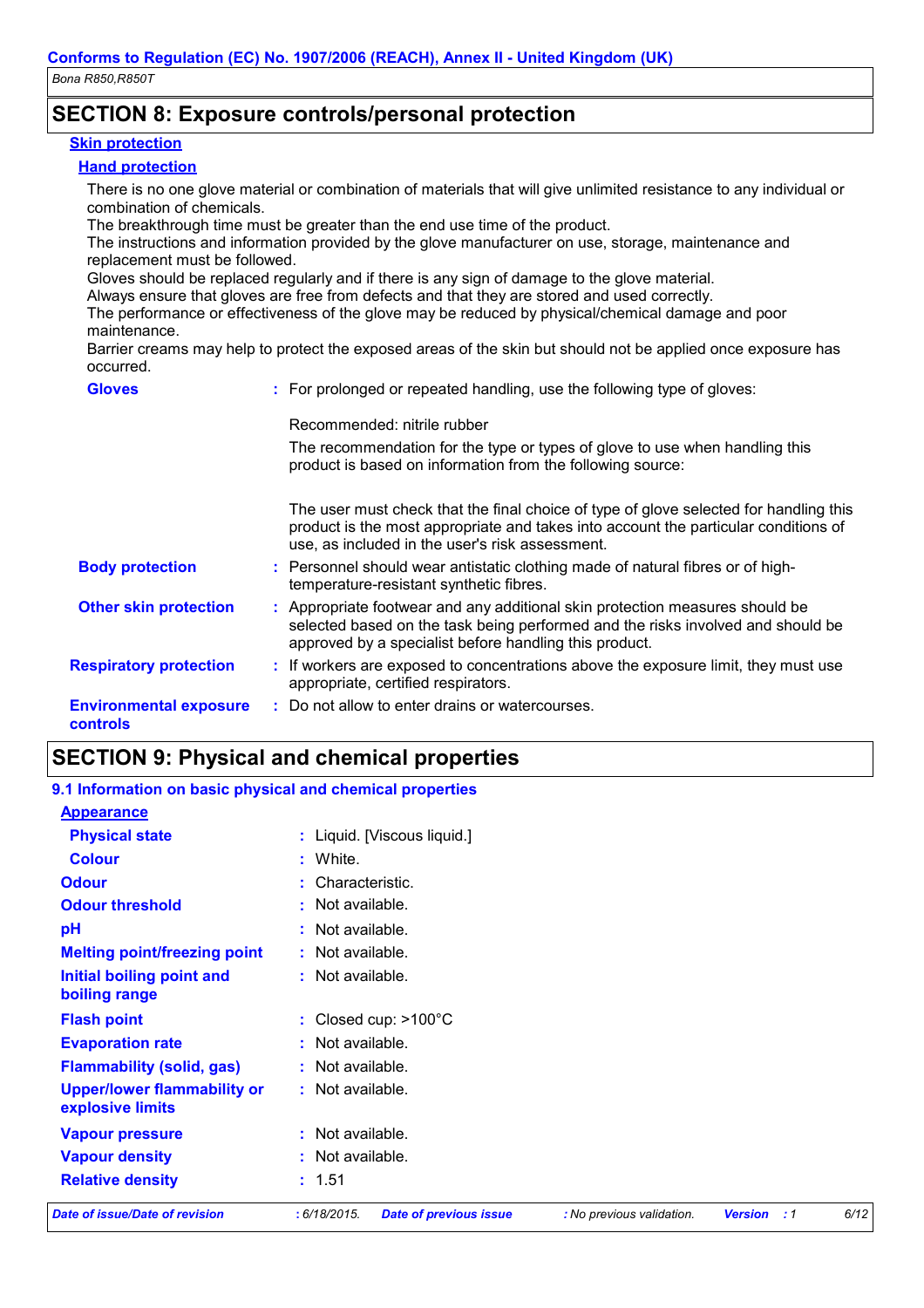### **SECTION 9: Physical and chemical properties**

| <b>Solubility(ies)</b>                                            | : Partially soluble in the following materials: cold water and hot water. |
|-------------------------------------------------------------------|---------------------------------------------------------------------------|
| <b>Partition coefficient: n-octanol/: Not available.</b><br>water |                                                                           |
| <b>Auto-ignition temperature</b>                                  | $:$ Not available.                                                        |
| <b>Decomposition temperature</b>                                  | $:$ Not available.                                                        |
| <b>Viscosity</b>                                                  | : Not available.                                                          |
| <b>Explosive properties</b>                                       | $:$ Not available.                                                        |
| <b>Oxidising properties</b>                                       | : Not available.                                                          |

### 9.2 Other information

No additional information.

### **SECTION 10: Stability and reactivity**

| <b>10.1 Reactivity</b>                            | : No specific test data related to reactivity available for this product or its ingredients.                                        |
|---------------------------------------------------|-------------------------------------------------------------------------------------------------------------------------------------|
| <b>10.2 Chemical stability</b>                    | : Stable under recommended storage and handling conditions (see Section 7).                                                         |
| <b>10.3 Possibility of</b><br>hazardous reactions | : Under normal conditions of storage and use, hazardous reactions will not occur.                                                   |
| <b>10.4 Conditions to avoid</b>                   | : When exposed to high temperatures may produce hazardous decomposition<br>products.                                                |
| 10.5 Incompatible materials                       | : Keep away from the following materials to prevent strong exothermic reactions:<br>oxidising agents, strong alkalis, strong acids. |
| <b>10.6 Hazardous</b><br>decomposition products   | : Under normal conditions of storage and use, hazardous decomposition products<br>should not be produced.                           |

# **SECTION 11: Toxicological information**

### 11.1 Information on toxicological effects

There are no data available on the mixture itself. The mixture is not classified as dangerous according to Directive 1999/45/EC and its amendments.

Repeated or prolonged contact with the mixture may cause removal of natural fat from the skin, resulting in nonallergic contact dermatitis and absorption through the skin.

If splashed in the eves, the liquid may cause irritation and reversible damage.

This takes into account, where known, delayed and immediate effects and also chronic effects of components from short-term and long-term exposure by oral, inhalation and dermal routes of exposure and eye contact.

### **Acute toxicity**

**Conclusion/Summary** : Not available.

#### **Acute toxicity estimates**

| Route                 | <b>ATE value</b> |
|-----------------------|------------------|
| (Inhalation (vapours) | 399.1<br>mg/l    |

**Irritation/Corrosion**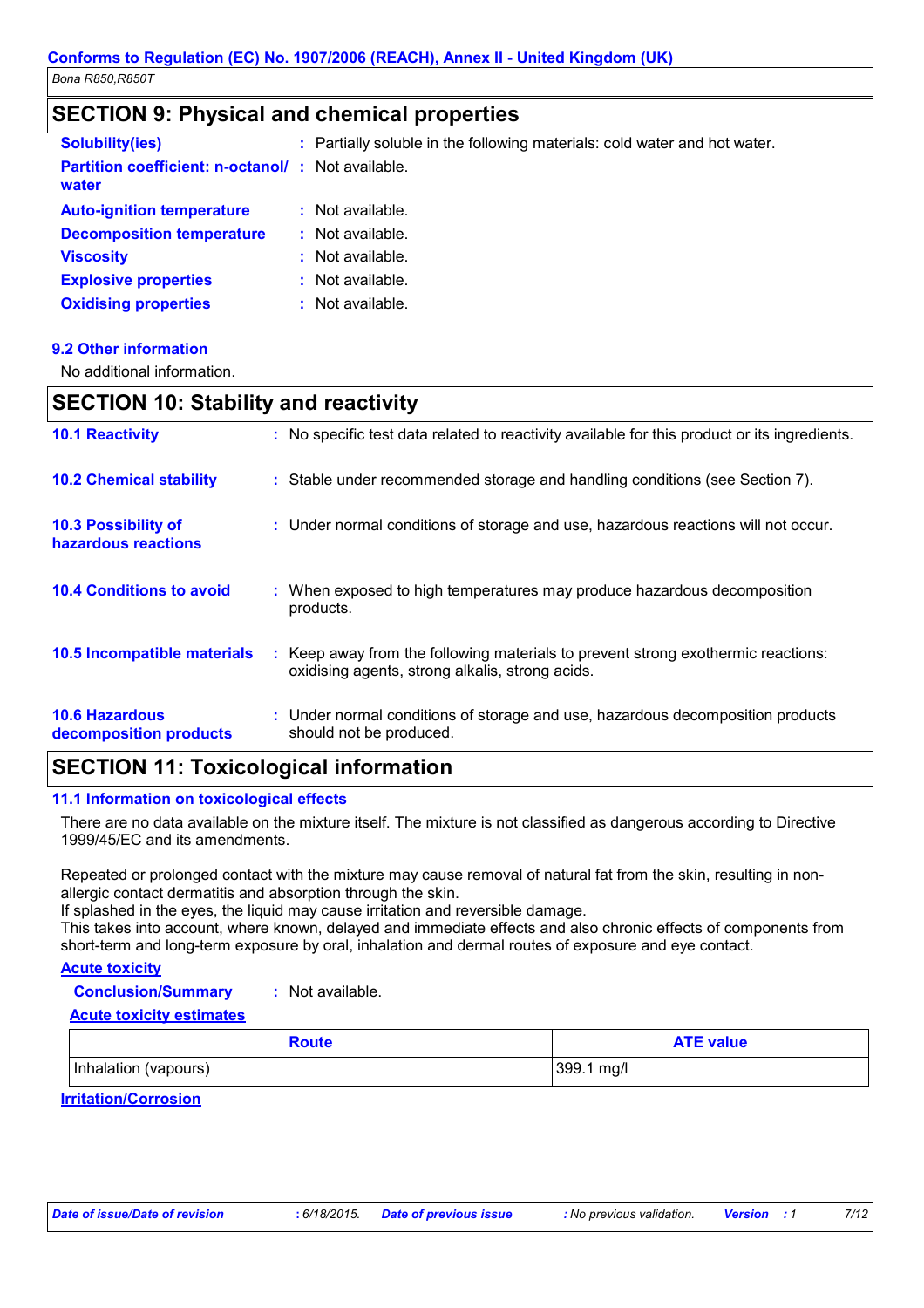# **SECTION 11: Toxicological information**

| <b>Product/ingredient name</b>                                       | <b>Result</b>        | <b>Species</b> | <b>Score</b>             | <b>Exposure</b>                          | <b>Observation</b> |
|----------------------------------------------------------------------|----------------------|----------------|--------------------------|------------------------------------------|--------------------|
| trimethoxyvinylsilane                                                | Eyes - Mild irritant | Rabbit         | $\overline{\phantom{a}}$ | 24 hours 500                             |                    |
|                                                                      | Skin - Mild irritant | Rabbit         | $\blacksquare$           | milligrams<br>24 hours 500<br>milligrams |                    |
| <b>Conclusion/Summary</b>                                            | : Not available.     |                |                          |                                          |                    |
| <b>Sensitisation</b>                                                 |                      |                |                          |                                          |                    |
| <b>Conclusion/Summary</b>                                            | : Not available.     |                |                          |                                          |                    |
| <b>Mutagenicity</b>                                                  |                      |                |                          |                                          |                    |
| <b>Conclusion/Summary</b>                                            | : Not available.     |                |                          |                                          |                    |
| <b>Carcinogenicity</b>                                               |                      |                |                          |                                          |                    |
| <b>Conclusion/Summary</b>                                            | : Not available.     |                |                          |                                          |                    |
| <b>Reproductive toxicity</b>                                         |                      |                |                          |                                          |                    |
| <b>Conclusion/Summary</b>                                            | : Not available.     |                |                          |                                          |                    |
| <b>Teratogenicity</b>                                                |                      |                |                          |                                          |                    |
| <b>Conclusion/Summary</b>                                            | : Not available.     |                |                          |                                          |                    |
| <b>Specific target organ toxicity (single exposure)</b>              |                      |                |                          |                                          |                    |
| Not available.                                                       |                      |                |                          |                                          |                    |
| Specific target organ toxicity (repeated exposure)<br>Not available. |                      |                |                          |                                          |                    |

### **Aspiration hazard**

Not available.

#### **Other information** : Not available.

# **SECTION 12: Ecological information**

#### **12.1 Toxicity**

There are no data available on the mixture itself. Do not allow to enter drains or watercourses.

The mixture has been assessed following the conventional method of the Dangerous Preparations Directive 1999/45/EC and is not classified as dangerous for the environment.

**Conclusion/Summary** : Not available.

### 12.2 Persistence and degradability

**Conclusion/Summary** : Not available.

#### **12.3 Bioaccumulative potential**

Not available.

| <b>12.4 Mobility in soil</b>                                         |                  |
|----------------------------------------------------------------------|------------------|
| <b>Soil/water partition</b><br><b>coefficient</b> (K <sub>oc</sub> ) | : Not available. |
| <b>Mobility</b>                                                      | : Not available. |

### 12.5 Results of PBT and vPvB assessment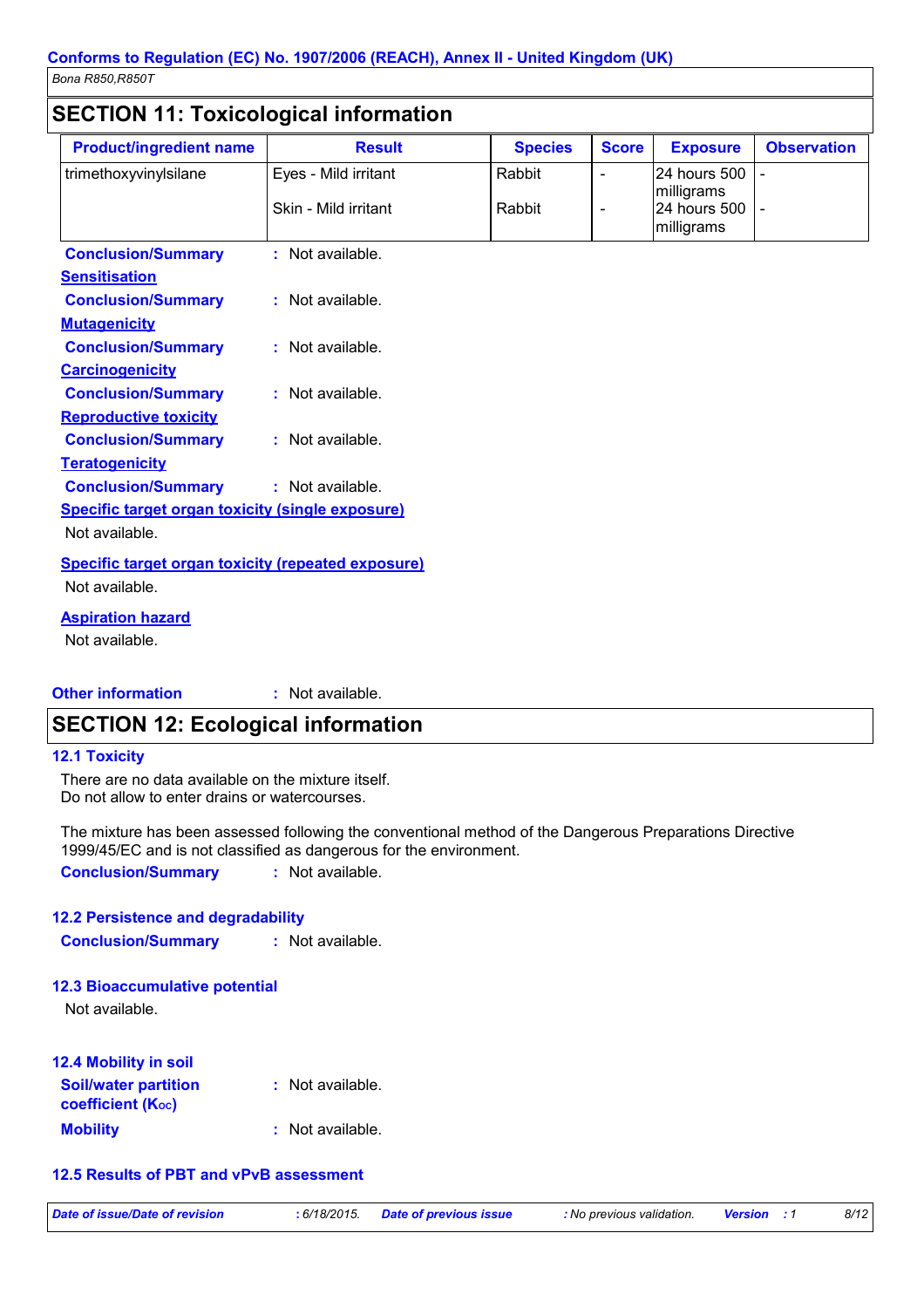### **SECTION 12: Ecological information**

| <b>PBT</b>     | : Not applicable        |
|----------------|-------------------------|
| <b>SERVITY</b> | الملحاط والمرمرة المحلة |

#### : Not applicable. **vPvB**

12.6 Other adverse effects : No known significant effects or critical hazards.

### **SECTION 13: Disposal considerations**

The information in this section contains generic advice and guidance. The list of Identified Uses in Section 1 should be consulted for any available use-specific information provided in the Exposure Scenario(s).

### **13.1 Waste treatment methods**

| <b>Product</b>                 |                                                                                                                                                                                                                                                                                                                                                                                                                                                                                                                                                      |
|--------------------------------|------------------------------------------------------------------------------------------------------------------------------------------------------------------------------------------------------------------------------------------------------------------------------------------------------------------------------------------------------------------------------------------------------------------------------------------------------------------------------------------------------------------------------------------------------|
| <b>Methods of disposal</b>     | : The generation of waste should be avoided or minimised wherever possible.<br>Disposal of this product, solutions and any by-products should at all times comply<br>with the requirements of environmental protection and waste disposal legislation<br>and any regional local authority requirements. Dispose of surplus and non-<br>recyclable products via a licensed waste disposal contractor. Waste should not be<br>disposed of untreated to the sewer unless fully compliant with the requirements of<br>all authorities with jurisdiction. |
| <b>Hazardous waste</b>         | : Within the present knowledge of the supplier, this product is not regarded as<br>hazardous waste, as defined by EU Directive 91/689/EEC.                                                                                                                                                                                                                                                                                                                                                                                                           |
| <b>Disposal considerations</b> | : Do not allow to enter drains or watercourses.<br>Dispose of according to all federal, state and local applicable regulations.<br>If this product is mixed with other wastes, the original waste product code may no<br>longer apply and the appropriate code should be assigned.<br>For further information, contact your local waste authority.                                                                                                                                                                                                   |

### **European waste cataloque (EWC)**

The European Waste Catalogue classification of this product, when disposed of as waste, is:

| <b>Waste code</b>              | <b>Waste designation</b>                                                                                                                                                                                                                                                                                                                |  |  |
|--------------------------------|-----------------------------------------------------------------------------------------------------------------------------------------------------------------------------------------------------------------------------------------------------------------------------------------------------------------------------------------|--|--|
| 08 04 10                       | waste adhesives and sealants other than those mentioned in 08 04 09                                                                                                                                                                                                                                                                     |  |  |
| <b>Packaging</b>               |                                                                                                                                                                                                                                                                                                                                         |  |  |
| <b>Methods of disposal</b>     | : The generation of waste should be avoided or minimised wherever possible. Waste<br>packaging should be recycled. Incineration or landfill should only be considered<br>when recycling is not feasible.                                                                                                                                |  |  |
| <b>Disposal considerations</b> | : Using information provided in this safety data sheet, advice should be obtained from<br>the relevant waste authority on the classification of empty containers.<br>Empty containers must be scrapped or reconditioned.<br>Dispose of containers contaminated by the product in accordance with local or<br>national legal provisions. |  |  |
| <b>Type of packaging</b>       | European waste catalogue (EWC)                                                                                                                                                                                                                                                                                                          |  |  |
| <b>Bucket</b>                  | 15 01 02<br>plastic packaging                                                                                                                                                                                                                                                                                                           |  |  |
| <b>Special precautions</b>     | : This material and its container must be disposed of in a safe way. Empty containers<br>or liners may retain some product residues. Avoid dispersal of spilt material and<br>runoff and contact with soil, waterways, drains and sewers.                                                                                               |  |  |

# **SECTION 14: Transport information**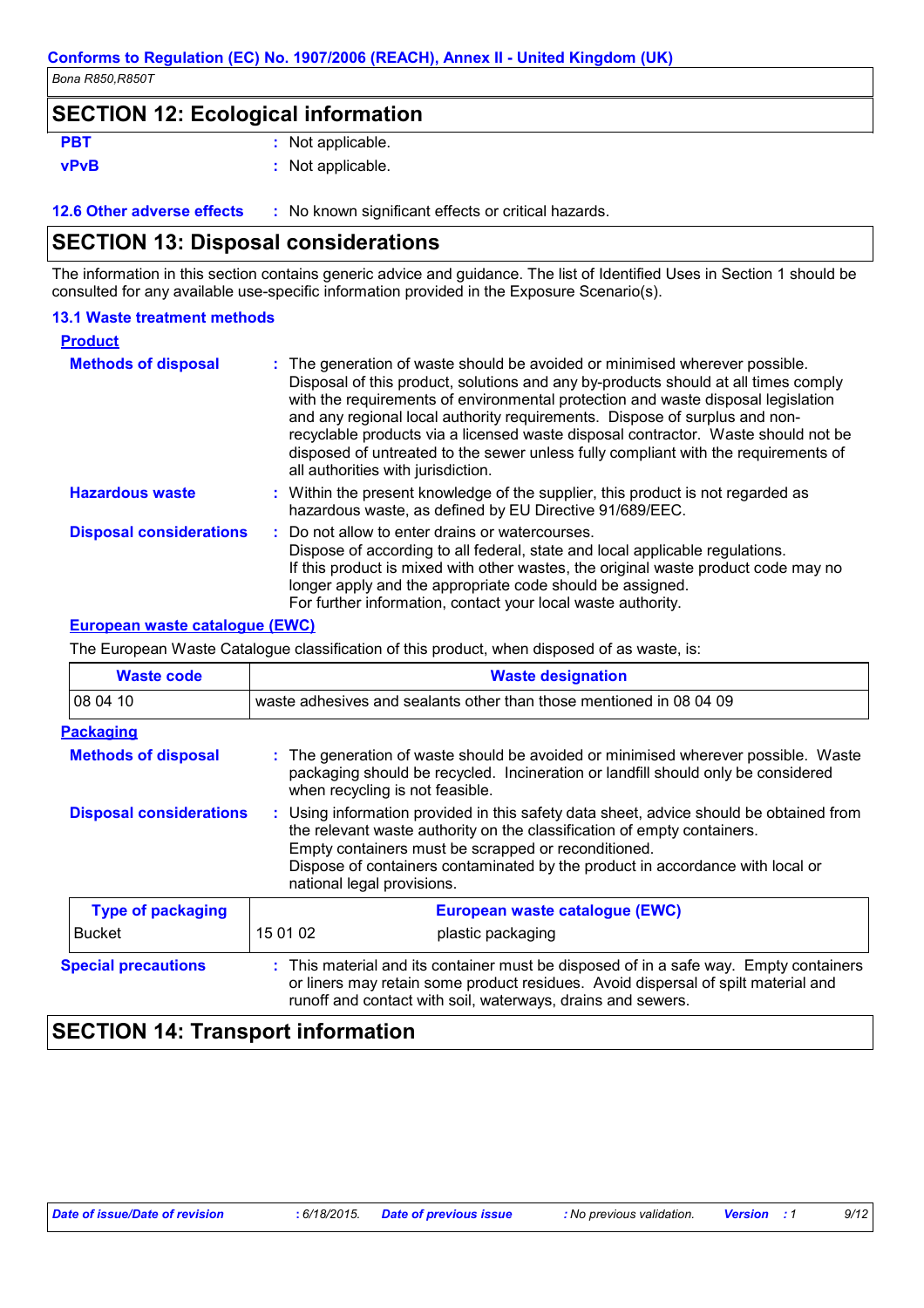# $|\mathsf{C}\mathsf{E}\mathsf{C}\mathsf{T}$ IMM 14. Tranenort information

|                                           | <b>ADR/RID</b>           | <b>ADN</b>     | <b>IMDG</b>    | <b>IATA</b>    |
|-------------------------------------------|--------------------------|----------------|----------------|----------------|
| 14.1 UN number                            | Not regulated.           | Not regulated. | Not regulated. | Not regulated. |
| 14.2 UN proper<br>shipping name           | $\overline{\phantom{a}}$ |                |                |                |
| <b>14.3 Transport</b><br>hazard class(es) | $\overline{\phantom{a}}$ |                |                |                |
| <b>14.4 Packing</b><br>group              |                          |                |                |                |
| 14.5<br><b>Environmental</b><br>hazards   | No.                      | No.            | No.            | No.            |
| <b>Additional</b><br>information          |                          |                |                |                |

user

14.6 Special precautions for : Transport within user's premises: always transport in closed containers that are upright and secure. Ensure that persons transporting the product know what to do in the event of an accident or spillage.

**14.7 Transport in bulk** : Not available. according to Annex II of **MARPOL 73/78 and the IBC Code** 

### **SECTION 15: Regulatory information**

15.1 Safety, health and environmental regulations/legislation specific for the substance or mixture

### EU Regulation (EC) No. 1907/2006 (REACH)

**Annex XIV - List of substances subject to authorisation** 

| <b>Annex XIV</b>                                                                                                                                                           |                   |  |  |
|----------------------------------------------------------------------------------------------------------------------------------------------------------------------------|-------------------|--|--|
| None of the components are listed.                                                                                                                                         |                   |  |  |
| <b>Substances of very high concern</b>                                                                                                                                     |                   |  |  |
| None of the components are listed.                                                                                                                                         |                   |  |  |
| <b>Annex XVII - Restrictions : Not applicable.</b><br>on the manufacture,<br>placing on the market<br>and use of certain<br>dangerous substances,<br>mixtures and articles |                   |  |  |
| <b>Other EU regulations</b>                                                                                                                                                |                   |  |  |
| <b>VOC</b>                                                                                                                                                                 |                   |  |  |
| <b>VOC for Ready-for-Use</b><br><b>Mixture</b>                                                                                                                             | : Not applicable. |  |  |
| <b>Europe inventory</b>                                                                                                                                                    | : Not determined. |  |  |
| <b>Seveso II Directive</b>                                                                                                                                                 |                   |  |  |
| This product is controlled under the Seveso II Directive.                                                                                                                  |                   |  |  |
| <b>Named substances</b>                                                                                                                                                    |                   |  |  |

#### **Date of issue/Date of revision**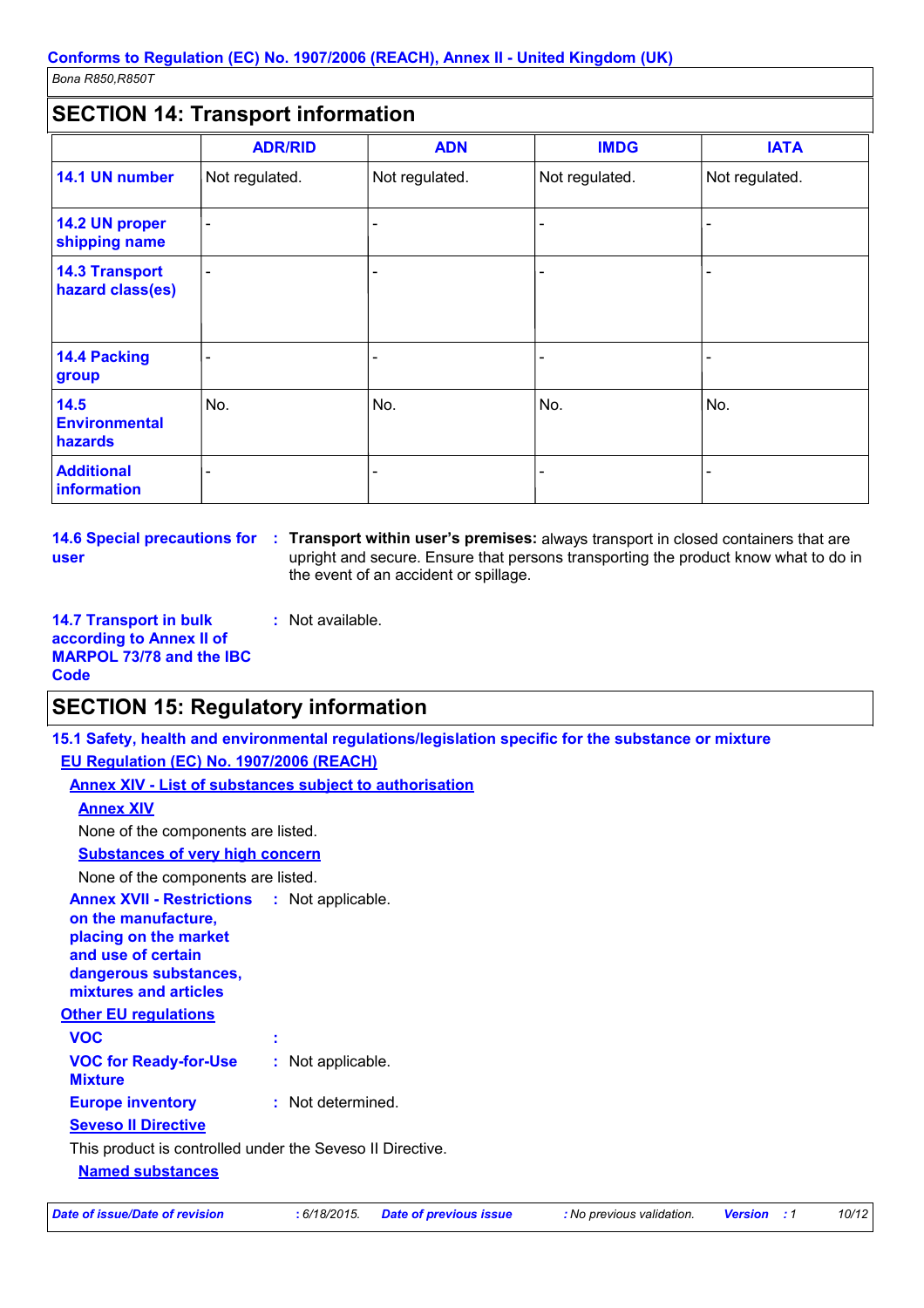| Conforms to Regulation (EC) No. 1907/2006 (REACH), Annex II - United Kingdom (UK) |                                                                                                                                                                                                                                                                                                     |  |
|-----------------------------------------------------------------------------------|-----------------------------------------------------------------------------------------------------------------------------------------------------------------------------------------------------------------------------------------------------------------------------------------------------|--|
| Bona R850, R850T<br><b>SECTION 15: Regulatory information</b>                     |                                                                                                                                                                                                                                                                                                     |  |
|                                                                                   |                                                                                                                                                                                                                                                                                                     |  |
| methanol                                                                          |                                                                                                                                                                                                                                                                                                     |  |
| <b>National regulations</b>                                                       |                                                                                                                                                                                                                                                                                                     |  |
| <b>Industrial use</b>                                                             | : The information contained in this safety data sheet does not constitute the user's<br>own assessment of workplace risks, as required by other health and safety<br>legislation. The provisions of the national health and safety at work regulations apply<br>to the use of this product at work. |  |
| <b>International regulations</b>                                                  |                                                                                                                                                                                                                                                                                                     |  |
|                                                                                   | <b>Chemical Weapon Convention List Schedules I, II &amp; III Chemicals</b>                                                                                                                                                                                                                          |  |
| Not listed.                                                                       |                                                                                                                                                                                                                                                                                                     |  |
| <b>Montreal Protocol (Annexes A, B, C, E)</b>                                     |                                                                                                                                                                                                                                                                                                     |  |
| Not listed.                                                                       |                                                                                                                                                                                                                                                                                                     |  |
|                                                                                   | <b>Stockholm Convention on Persistent Organic Pollutants</b>                                                                                                                                                                                                                                        |  |
| Not listed.                                                                       |                                                                                                                                                                                                                                                                                                     |  |
| Not listed.                                                                       | <b>Rotterdam Convention on Prior Inform Consent (PIC)</b>                                                                                                                                                                                                                                           |  |
|                                                                                   | <b>UNECE Aarhus Protocol on POPs and Heavy Metals</b>                                                                                                                                                                                                                                               |  |

Not listed.

# **International lists**

| <b>National inventory</b>   |                                                                                              |
|-----------------------------|----------------------------------------------------------------------------------------------|
| <b>Australia</b>            | : Not determined.                                                                            |
| <b>Canada</b>               | : At least one component is not listed in DSL but all such components are listed in<br>NDSL. |
| <b>China</b>                | : Not determined.                                                                            |
| <b>Japan</b>                | : Not determined.                                                                            |
| <b>Malaysia</b>             | : Not determined.                                                                            |
| <b>New Zealand</b>          | : Not determined.                                                                            |
| <b>Philippines</b>          | : Not determined.                                                                            |
| <b>Republic of Korea</b>    | : Not determined.                                                                            |
| <b>Taiwan</b>               | : Not determined.                                                                            |
| <b>United States</b>        | : United States inventory (TSCA 8b): All components are listed or exempted.                  |
| <b>15.2 Chemical Safety</b> | : This product contains substances for which Chemical Safety Assessments are stil            |

**Assessment** 

**CEPE code** 

Assessments are still ct contains substances for which Chemical Safe **THIS PIUU** required.

# **SECTION 16: Other information**

 $\begin{array}{cc} . & 8 \end{array}$ 

 $\nabla$  Indicates information that has changed from previously issued version.

| <b>Abbreviations and</b><br>acronyms | $\therefore$ ATE = Acute Toxicity Estimate<br>CLP = Classification, Labelling and Packaging Regulation [Regulation (EC) No.<br>1272/2008]<br><b>DMEL = Derived Minimal Effect Level</b><br>DNEL = Derived No Effect Level<br>EUH statement = CLP-specific Hazard statement<br>PBT = Persistent, Bioaccumulative and Toxic<br>PNEC = Predicted No Effect Concentration<br><b>RRN = REACH Registration Number</b> |
|--------------------------------------|-----------------------------------------------------------------------------------------------------------------------------------------------------------------------------------------------------------------------------------------------------------------------------------------------------------------------------------------------------------------------------------------------------------------|
| Date of issue/Date of revision       | 11/12<br><b>Date of previous issue</b><br>: No previous validation.<br>: 6/18/2015.<br><b>Version</b> : 1                                                                                                                                                                                                                                                                                                       |